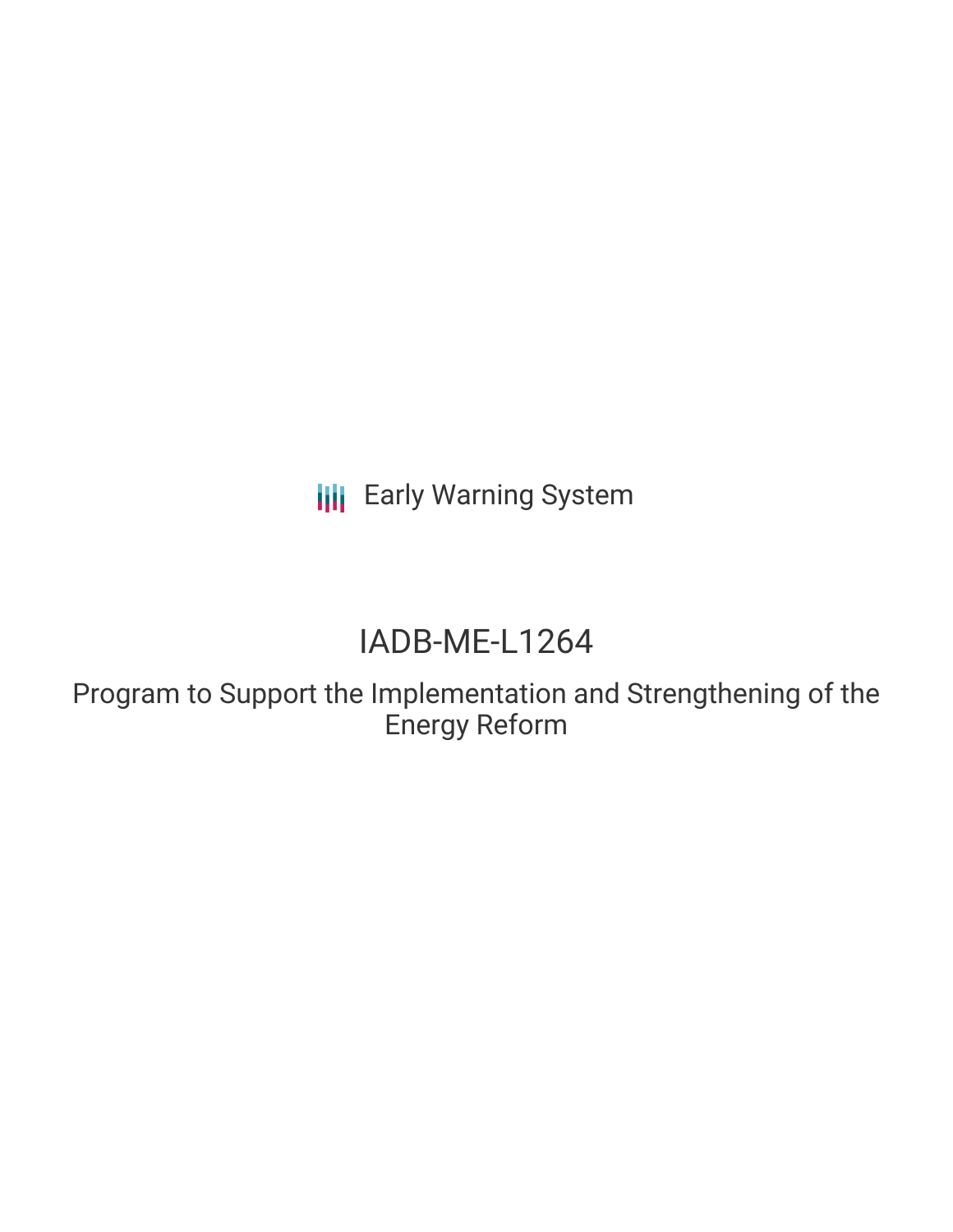

# Early Warning System Program to Support the Implementation and Strengthening of the Energy Reform

#### **Quick Facts**

| <b>Countries</b>               | Mexico                                 |
|--------------------------------|----------------------------------------|
| <b>Financial Institutions</b>  | Inter-American Development Bank (IADB) |
| <b>Status</b>                  | Approved                               |
| <b>Bank Risk Rating</b>        |                                        |
| <b>Voting Date</b>             | 2018-03-12                             |
| <b>Borrower</b>                | Mexico Energy Secretary (SENER)        |
| <b>Sectors</b>                 | Energy, Law and Government             |
| <b>Investment Type(s)</b>      | Loan                                   |
| <b>Investment Amount (USD)</b> | \$600.00 million                       |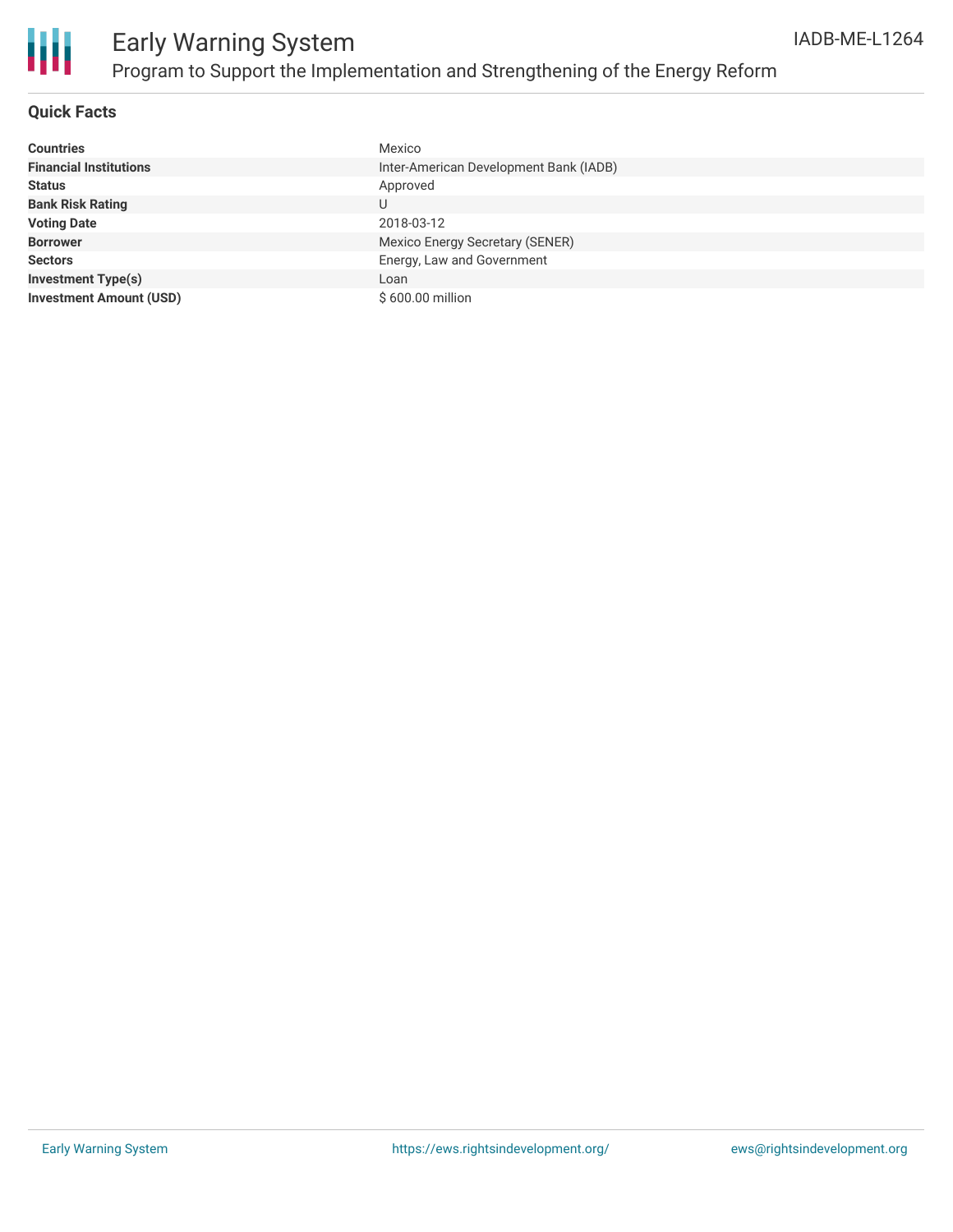

## Early Warning System Program to Support the Implementation and Strengthening of the Energy Reform

#### **Project Description**

The IDB is providing this policy-based loan to "contribute to a secure energy supply and to the sustainability of the Mexican energy sector."

Specifically, the project will support energy sector regulation, information generation, planning, operation, and coordination; support an increase in natural gas exploration and extraction, as well as the expansion of the national gas pipeline network; aim to improve the efficiency of the electric power generation and distribution system; implementation of energy efficiency measures; and aims to increase access to electricity service in rural communities and marginalized urban areas.

No specific project sites have been identified, but the results matrix includes expansion of technical assistance for the energy sector to 750 new municipalities, aproximately 5,000 kilometers of new pipelines, and benchmarks in relation to expansion of natural gas and renewable energy.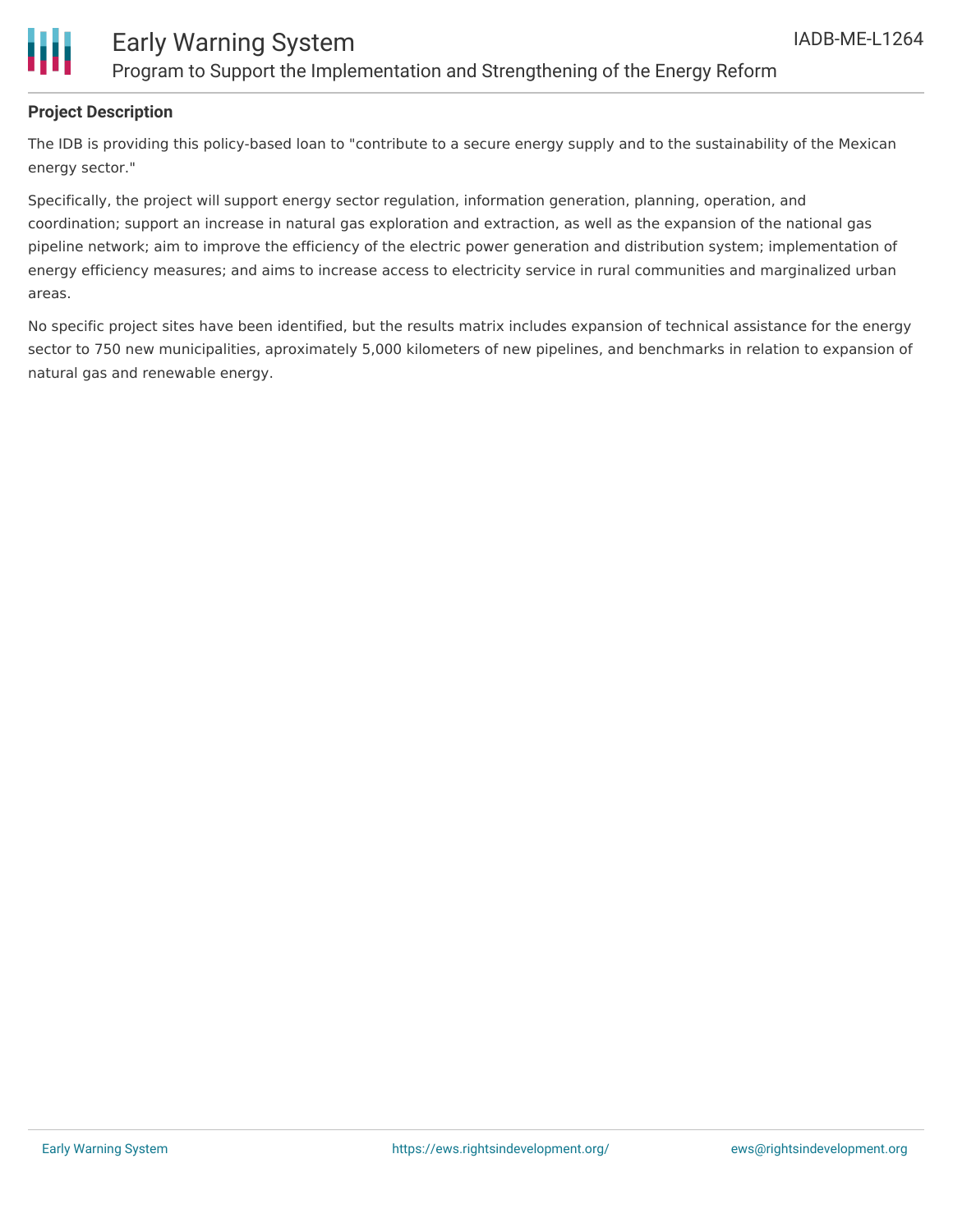### **Early Warning System Project Analysis**

Despite the clear and direct impacts that the energy reform will have on the environment, the IDB has labelled this loan as support for clean energy and environmental sustainability. The Bank has also failed to trigger the appropriate safeguards regime to respond to the diversity of impacts and depth of risks posed by implementation of the energy reform.

According to the IDB, the project is classified with risk rating B13 and does not require any specific analysis of environmental impacts since the \$600 million loan will not "finance physical investments; its objective is to support the process of the implementation of energy related policies." Yet, at the same time, the IDB expects these projects to occur as a result: one indicator used to measure the project's results is the expansion of the national gas pipeline network.

Furthermore, the 2013 Energy Reform undermines the right to prior consultation and consent, forces landowners to cede their lands, and will be implemented in conjunction with militarized security forces to protect energy investments, all of which represent potential human rights violations. Notably, over half of Mexican land is owned collectively, either under ejidos (land granted to farmers and laborers after the Mexican Revolution) or comunidades (indigenous groups). According to the reform, these mostly marginalized communities will have to negotiate land issues directly with private, energy-sector investors. To confront these threats, human rights and environmental organizations have come together to highlight the risks posed by the energy reform.

Mexico's new legal framework establishes that hydrocarbon exploration and extraction, as well the electric power industry, are a public interest. Therefore, these activities will have preference over any other land use or activity. The new law does not recognize the right of affected communities to refuse these types of projects. How communities' rights will be enforced within this context remains to be seen.

Furthermore, the new legal framework includes a definition of "clean" energy sources that is so expansive that it is virtually meaningless and fails to assess the environmental impact of the technologies that it promotes. Alongside solar and other broadly accepted renewable sources, the definition includes large-scale hydroelectric power, nuclear energy, high-efficiency combined cycle technologies for natural gas, and the "efficient" use of fossil fuels (carbon capture and storage). Also worrisome is the promotion of non-conventional hydrocarbon exploitation through fracking, a practice that involves serious, adverse impacts on water, the environment, and human health. [Groups](http://www.nofrackingmexico.org/) in Mexico are alarmed that natural (shale) gas is being considered as a positive alternative to other fossil fuels and also viewed as a strategy to reduce GHG emissions.

Some of the loan objectives undoubtedly deserve immediate attention, such as the urgency to provide coverage to the 450,000 families that lack access to electricity and to reduce greenhouse gas emissions in the energy sector. However, other objectives raise serious concerns, as does the way in which these objectives will be met. It is already commonplace for renewable energy projects to be implemented in communities that have not been properly informed and consulted. Indigenous groups throughout Mexico have testified about violations of their free, prior, and informed consultation and consent processes regarding projects such as wind [farms](http://cencos.com.mx/2018/01/la-scjn-da-fallo-historico-a-favor-de-los-indigenas-de-juchitan-y-en-contra-de-parque-eolico-espanol/) (Oaxaca), solar [projects](http://tbinternet.ohchr.org/_layouts/treatybodyexternal/Download.aspx?symbolno=INT%2fCESCR%2fCSS%2fMEX%2f28743&Lang=en) (Yucatan), and gas [pipelines](https://youtu.be/AjH5xK8Y8TE) (Sonora); these represent but a few of the energy projects marred by ongoing conflicts in the country. The question remains, how will the Mexican government ensure proper consultation and community engagement when the powers granted to private firms under this new legal framework condone overstepping the rights of communities?

This analysis was originally published to the CIEL blog titled "\$600 Million Loan from Inter-American Development Bank will Support Controversial Energy Reform in Mexico," available at [http://www.ciel.org/inter-american-development-bank](http://www.ciel.org/inter-american-development-bank-controversial-energy-reform-mexico/)controversial-energy-reform-mexico/.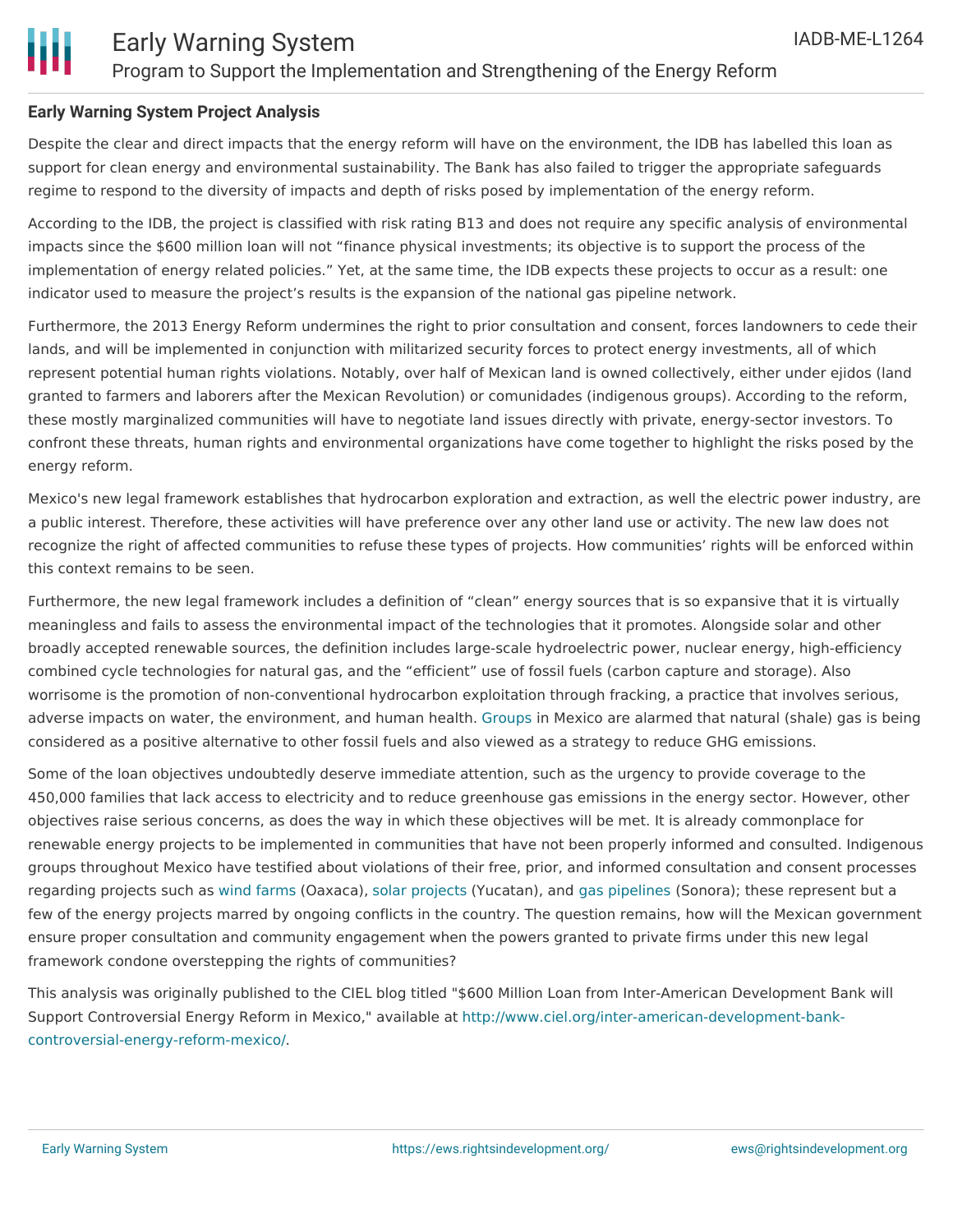

# Early Warning System Program to Support the Implementation and Strengthening of the Energy Reform

#### **Investment Description**

• Inter-American Development Bank (IADB)

The IDB states this programatic policy-based loan is the first operation in a series comprised of two independent and technically connected loans. The IDB directs the public to document CS-3633-1 (however no document currently disclosed has that designation).